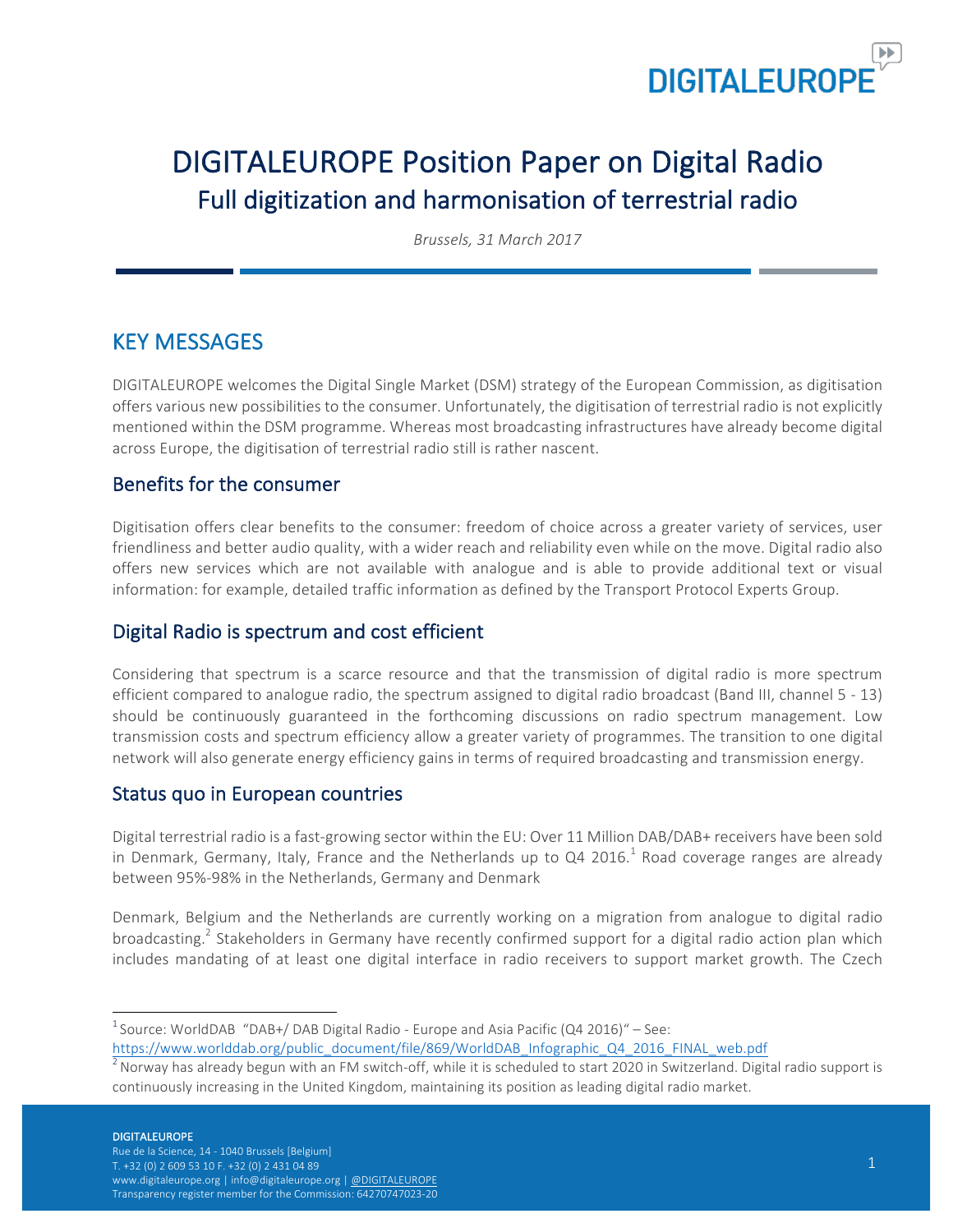

Republic, France, Italy, Poland and Slovenia have expanded regular digital radio broadcast, while other European countries are running trials. Device manufacturers provide a wide range of digital broadcasts and also hybrid receivers - the variety of devices is continuously growing.

#### Harmonized terrestrial Digital Radio experience across Europe essential

Despite the recent growth of digital radio, the pace of the different Member States in respect to migration to digital radio is uneven and as a result, the European Digital Single Market is suffering fragmentation, highlighting the need for a coordinated European solution. We therefore very much welcome the high-level roundtable on digital radio broadcasting initiated by Commissioner Oettinger in his former role.

DIGITALEUROPE would consider supporting a proposal to introduce a European Regulation, which would require new radio receivers to be capable of receiving both analogue in Band II and digital transmissions in Band III or via IP (fixed or mobile), insofar that these provisions are proportionate and avoid market fragmentation.

### Therefore DIGITALEUROPE calls on policy-makers:

- To avoid fragmentation within the different countries, a European strategy for the digitization of radio is needed. We support herein a high-level roundtable on digital radio by the Commission.
- To focus on the digitization of terrestrial radio on the European level and to include digital radio within the Digital Agenda. With a view to a switch-over, a scenario with gradual phases could be developed.
- To encourage all the stakeholders to agree on a European base receiver specification.
- To maintain and guarantee the allocated spectrum in Band III for Digital Radio broadcast in the forthcoming discussions on radio spectrum management.
- To take the interests of all involved stakeholders into account. With a view to devices, a timeframe of 1.5  $-2$  years is needed to shift complete radio receiver line-ups to devices supporting digital radio.
- To make any potential regulation proportionate and to take a single market approach, encouraging market-driven economies of scale for product development. In respect to receivers, the focus should be on devices with the main function of radio broadcast reception only. Digital radio receivers have to be able to find multiple and attractive terrestrial digital radio services, so particular attention has to be put on synchronizing availability of services (with decent coverage) and devices.
- To accompany these actions with an information campaign towards the consumer: taking into account the experience of other changes in technology, e.g. the switch-over from DTTV to DTTV2 in some countries, a comprehensive communication is of utmost importance. Voluntary initiatives similar to the Digital Tick Mark can be supported in this regard for effective consumer communication.<sup>3</sup>

#### DIGITALEUROPE

 $\frac{1}{3}$ <sup>3</sup> See: http://www.getdigitalradio.com/industry/what-is-the-tick-mark/